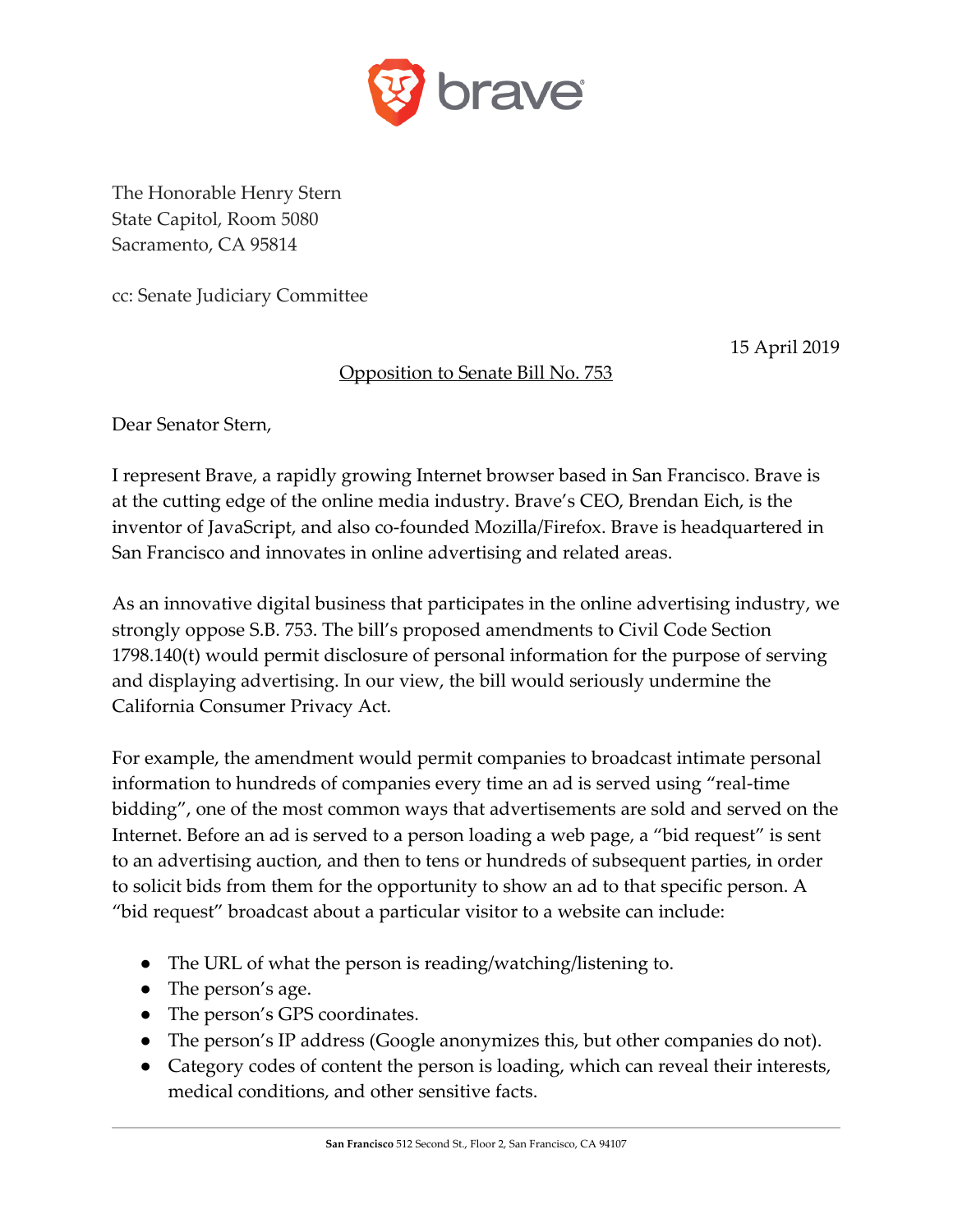

Example Google codes: 571 eating disorders, 410 left-wing politics, 202 male impotence, 862 Buddhism, 625 AIDS & HIV, 547 African-Americans. Example IAB codes: IAB7-9 Bipolar disorder, IAB 7-18 Depression, IAB 7-3 AIDS/HIV, IAB 23-10 Latter-Day Saints, IAB 23-8 Judaism.

● Unique codes and device descriptions that allow the latest personal information about the person to be added to existing profiles about them.

Real-time bidding happens at a staggering scale: hundreds of billions of such auctions every day.<sup>1</sup> Each of these broadcasts can be received by hundreds of companies, which may then pass it on to hundreds more.

These codes, and other personal information in the bid request, allow unknown parties to build and share individual profiles without allowing consumers to discover who has access to their personal information.

The real-time bidding process represents the most massive leakage of sensitive personal information ever recorded, and yet it would fit under the exception that S.B. 753 proposes. That exception would allow a massive leak of personal information and grievously harm the California Consumer Protection Act.

## **Inadequate safeguards**

We do recognize that S.B. 753 includes a provision attempting to limit further sharing of data by mandating contracts. This is unfortunately inadequate, because contractual provisions will be impossible to investigate and enforce.

The IAB, the tracking industry's foremost lobby group, has observed in internal documents that "there is no technical way to limit the way data is used after the data is received by a vendor for decisioning/budding on/after delivery of an ad".<sup>2</sup> In other words, once every Internet user's intimate information has been shared, there is no way to control it, or to undo the harm of sharing.

<https://fixad.tech/wp-content/uploads/2019/02/2-pubvendors.json-v1.0.pdf>).

<sup>&</sup>lt;sup>1</sup> Evidence to United Kingdom Information Commissioner's Office, and to Irish Data Protection Commission on the scale of RTB bid requests, submitted on 20 February 2019 (URL:

<https://fixad.tech/wp-content/uploads/2019/02/4-appendix-on-market-saturation-of-the-systems.pdf>).

<sup>&</sup>lt;sup>2</sup> "Pubvendors.json: transparency & consent framework", IAB TechLab, May 2018, presented in evidence to United Kingdom Information Commissioner's Office, and to Irish Data Protection Commission on the scale of RTB bid requests, submitted on 20 February 2019 (URL: